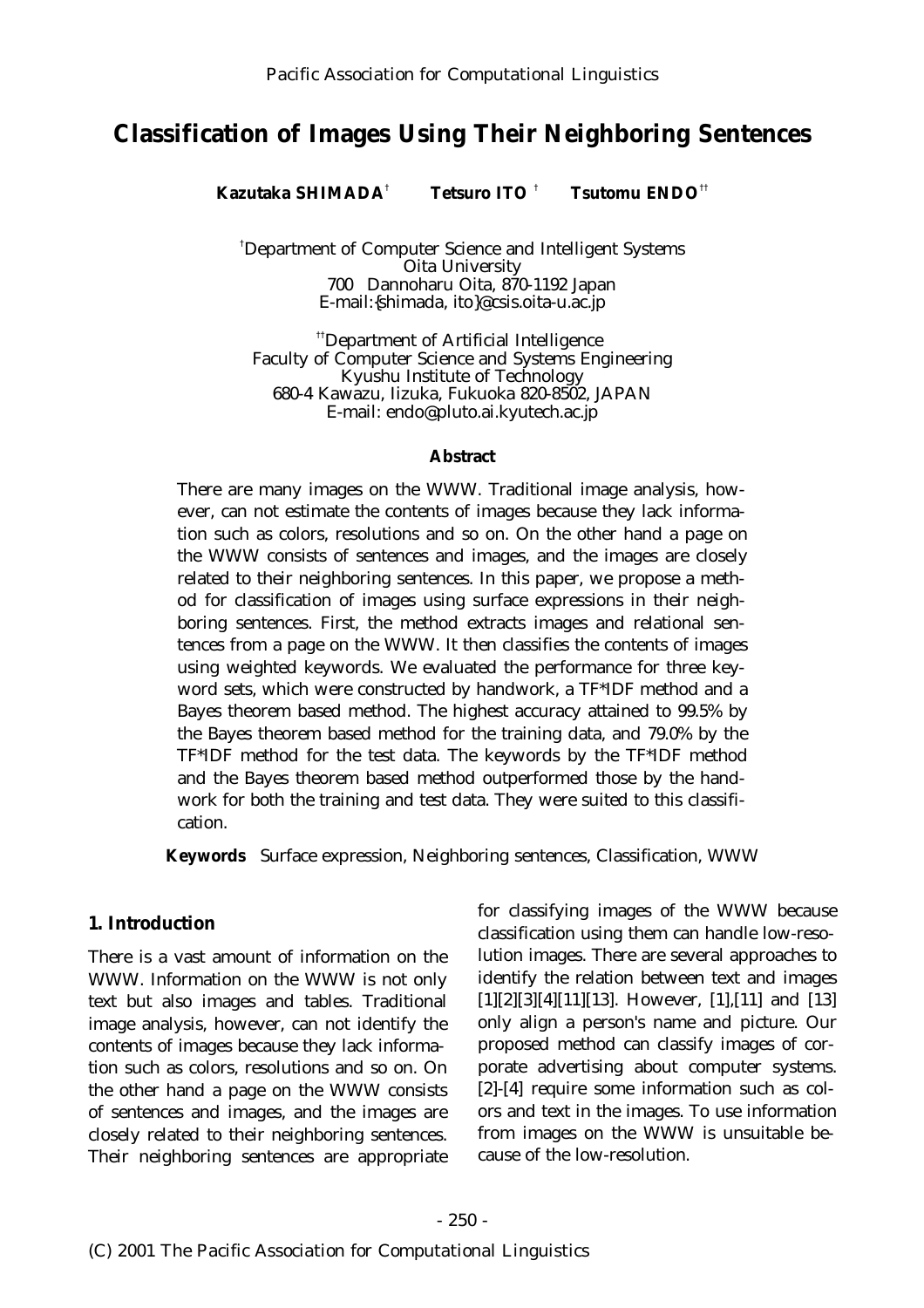We are developing a multi-specifications summarization system using extracted important data from specifications[5][6] and integrating the summary and images for multimedia summarization. The outline of the system is shown in Figure 1. A multimedia summarization system is required to identify and classify the content of images to integrate sentences and images. Since we deal with images on the WWW, an image analysis method not fully dependent on the quality of images is necessary. A home page is exemplified in Figure 2. We proposed a method for identification and classification of images using their neighboring sentences in [7]. The keywords for classification were constructed by handwork, but they were subjective. Experimental results were insufficient. In this paper, we evaluate the performance for three keyword sets, which are constructed by handwork, a TF\*IDF method and a Bayes theorem based method.

# **2. Image and Neighboring Sentences Extraction**

We deal with pages of corporate advertising about computer systems. Our system extracts images and their neighboring sentences from the HTML source.



Figure 2. A home page



Figure 1. Outline of our system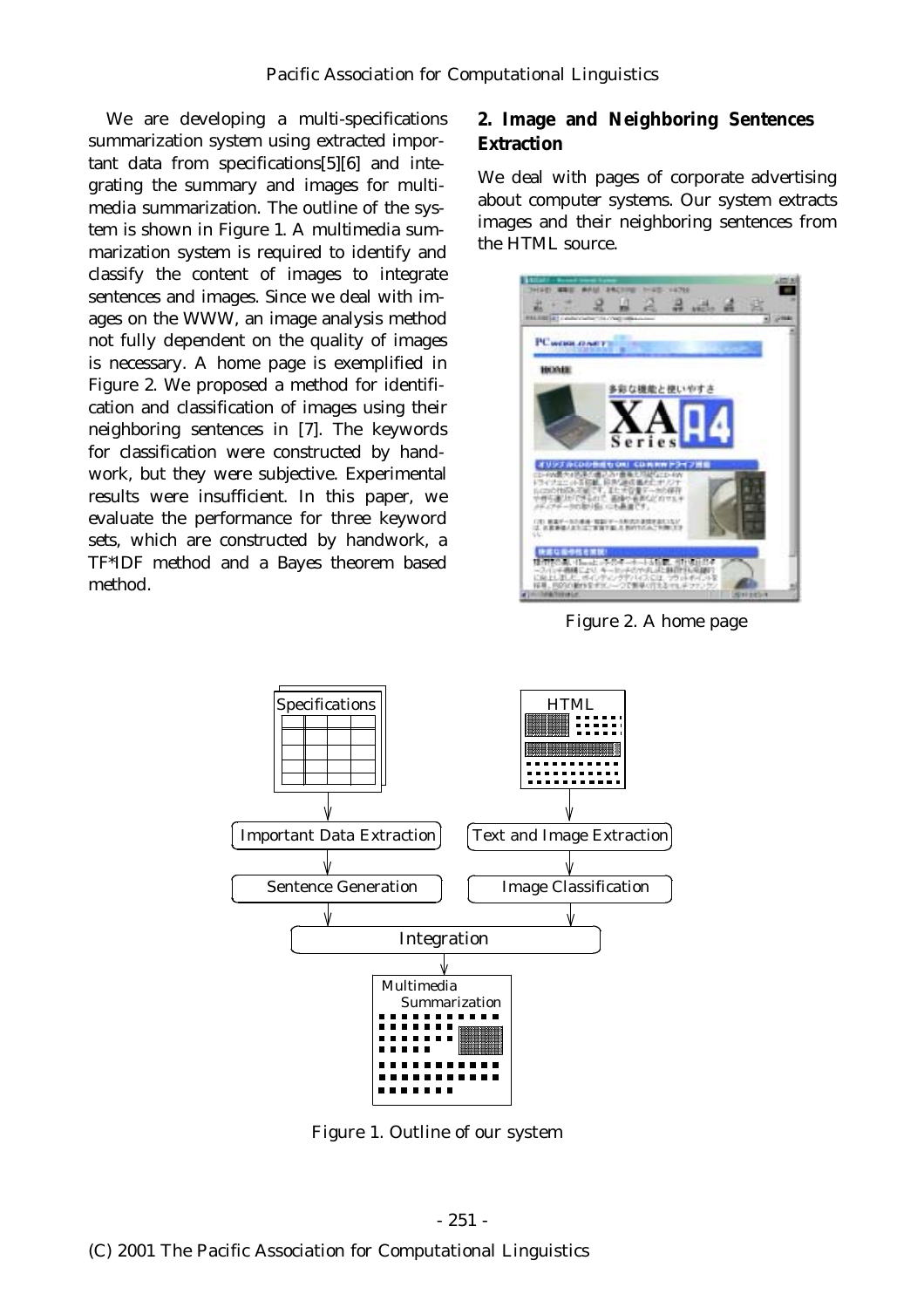### **2.1 Image Extraction**

There are two kinds of images in a page of corporate advertising about computer systems.

**Type1**: Letter images, button images and so on.

**Type2**: Images about the products.

These image types are exemplified in Figure 3. We deal with Type2 images for classification. Our system extracts **Type2** images using the size of an image. Conditions for extraction are constructed from 337 images, and are given as follows:

- 1. The size of an image is more than 55 \* 55(pixels).
- 2. The ratio of width to height is less than 3.8.

If the height of bordering images is the same, we handle them as one image because a large image is often divided into several small ones for the WWW.

НОМЕ

DIMENSIONS AND WEIGHTS

#### **2.2 Neighboring Sentences Extraction**

The system extracts neighboring sentences of images. Their neighboring sentences are extracted using the tags of HTML as follows:

- 1. Extract <IMG> tag from a HTML source.
- 2. Extract sentences around the tag.
- 3. If "ALT" tag exists in <IMG>, examine the contents of "ALT", and extract sentences which include it.
- 4. Estimate the layout of the extracted sentences from tags.

There are three tags about the layout: <TABLE>, <BR> and <HR>. The order of priority of the tags is as follows:

"<TABLE>" > "<BR>" > "<HR>".

Extract the sentences which are the nearest to <IMG> tag.

The extraction process is exemplified in Figure 4. "Text1" and "Text3" are the neighboring sentences of "Image1" and "Image2", respectively.



Type1 Type2





Figure 4. Layout and HTML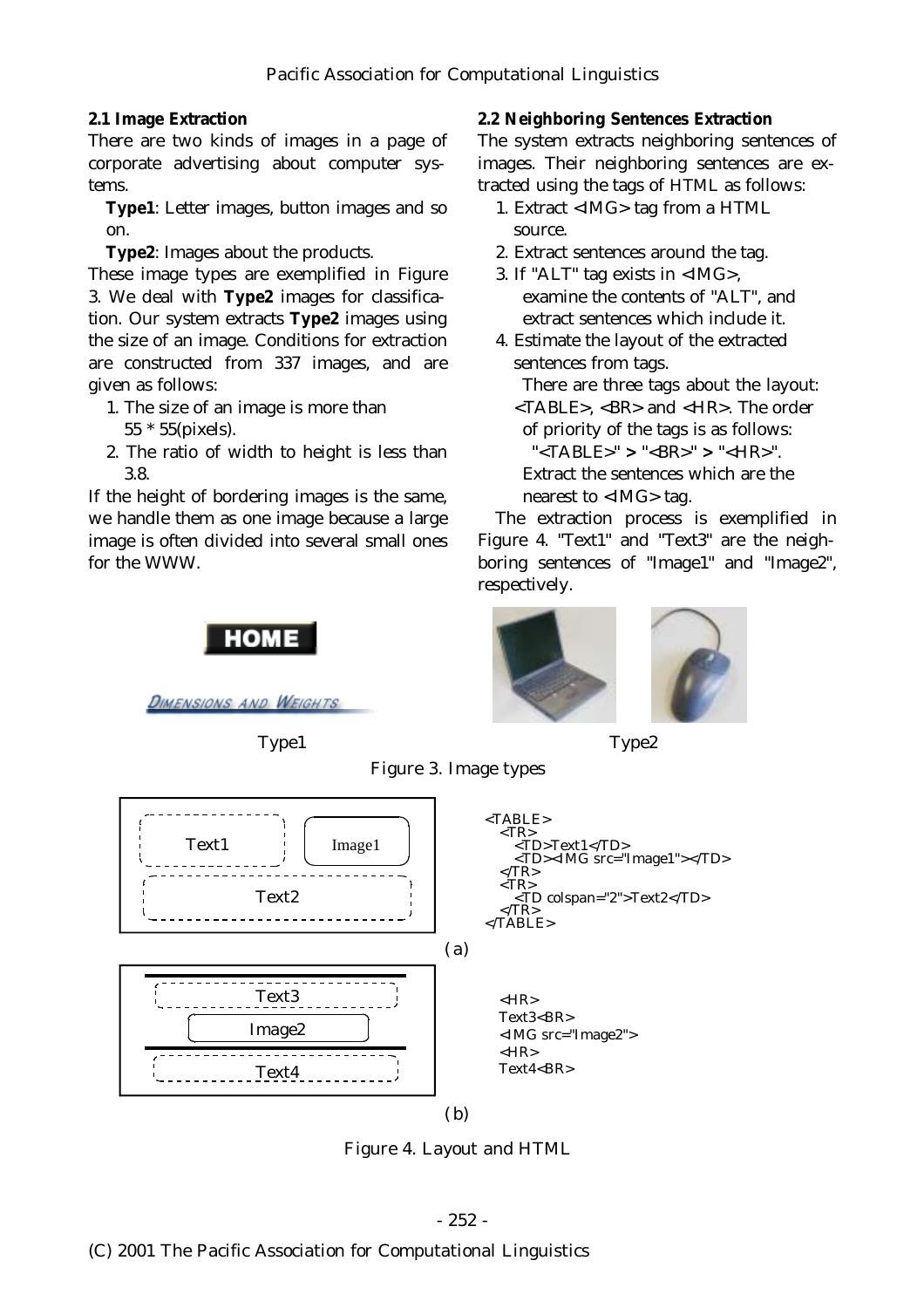# **3. Keyword Extraction and Weighting**

We define keywords and weights to classify images. There are three kind of keywords, which are constructed by handwork, a TF\*IDF method and a Bayes theorem based method. The system classifies images into 12 classes. The class names and their image examples are shown in Table 1. These class names denote the topics of "Sentence Generation" in Figure 1.

### **3.1 Handwork**

We extract the keywords by handwork from the training data. The keywords extracted by handwork are exemplified in Figure 5. The keywords possess the weight 1 or 2. The system searches the keywords in the 1st sentence. If a keyword exists in this sentence, its score is multiplied by 2. If there are the tags,  $\langle B \rangle$ and/or  $\leq$  FONT $>$ , the score is multiplied by *n*. The value of  $n$  is shown in Table 2. The system classifies each image into the class showing the maximum of the total score.

### **3.2 TF\*IDF Method**

The TF\*IDF weight of a term in one document is the term frequency $(t$ *f*) divided by its document frequency(df). A document consists of neighboring sentences of an image. Keywords are extracted automatically using surface expressions. The process of the keyword extraction is as follows:

- 1. Eliminate hiragana expressions.
- 2. Eliminate 2-bytes symbols $(ex. , )$ .
- 3. Eliminate a word with 1 character.
- 4. Divide a word into several ones by  $symbols(ex. CD-R/RW$  CD-R, CD-RW).
- 5. Eliminate a word including numerals. (exceptions: IEEE1394, MP3 and so on)
- 6. Eliminate stopwords.

Figure 6 is an example of the keyword extraction.

The weight is obtained by:

 $($  | | )( )?( | | | )?  $( \text{Image} | \text{Graphic})$   $( \text{processing} )$ ? board

"?" denotes a word which produces once or nothing, "|" denotes "or"

### Figure 5. Keywords extracted by handwork

| Class name          | <b>Content of image</b>                  |
|---------------------|------------------------------------------|
| <b>Basic Spec.</b>  | CD-ROM, DVD-ROM                          |
| <b>Extension</b>    | USB, PCI                                 |
| Image<br>Processing | <b>IEEE1394,</b><br><b>Painting soft</b> |
| <b>Display</b>      | TFT, CRT display                         |
| Operation           | <b>Keyboard, Mouse</b>                   |
| <b>Size</b>         | <b>Comparison of size</b>                |
| Communication       | Communication<br>equipment               |
| Sound               | <b>Speaker</b>                           |
| <b>Information</b>  | <b>Service</b>                           |
| Other models        | <b>Relational models</b>                 |
| Soft                | <b>Attending soft</b>                    |
| <b>Others</b>       | <b>Others</b>                            |

Table 1. Class names

|  |  |  | Table 2. The weight of tags |  |  |
|--|--|--|-----------------------------|--|--|
|--|--|--|-----------------------------|--|--|

| Tag                                                            | n    |
|----------------------------------------------------------------|------|
| $\leq$ FONT color=>                                            | 1.5  |
| <b></b>                                                        | 1.5  |
| $\leq$ FONT size=+>                                            | 1.75 |
| $\epsilon$ FONT size=<br>$\ldots$ >                            | 0.75 |
| $\leq$ FONT size=+><br>and<br>$\leq$ FONT color=> or $\leq$ B> | 2.0  |

 $...$  USB  $2$ 

 $(...$  equipped with USB ports $[2]$  ...)

Keywords: USB, (USB, equipped) Figure 6. Keyword extraction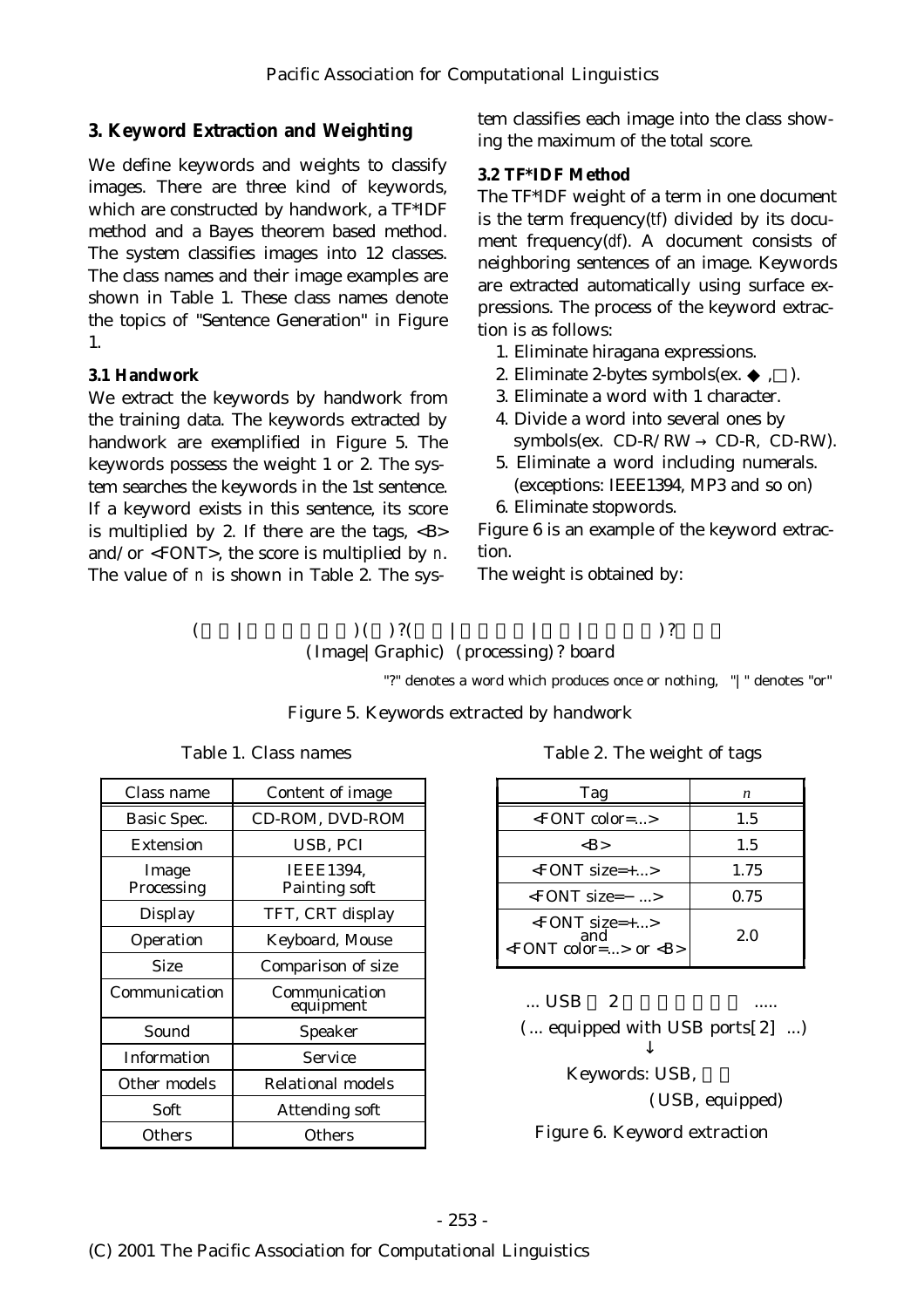1. Calculate the weight of each document.

$$
dw(d_k, i) = w \times tf_i \times log \frac{N}{df_i}
$$

 $dw(d_k, i)$ : The weight of *term* in a *documentk w*. The weight for *tf N*: The number of documents

2. Calculate the weight of each class.

$$
cw(C_j, i) = \sum_{i \subset C_j} dw(d_k, i) \times \frac{df(C_j, i)}{df_i}
$$

 $cw(C_i, i)$ : The weight of *term* in *Class*  $df(C_j, i)$ : The number of documents including *term* in *Class* 

### **3.3 Bayes Theorem Based Method**

The Bayes theorem based method is a probabilistic one. The probability that *termi* belongs to class  $C_k$  is given by:

$$
Pr(C_k|i) = \frac{Pr(C_k) \times Pr(i/C_k)}{\sum_{j=1}^{r} Pr(C_j) \times Pr(i/C_j)}
$$

*r*: the number of classes( $r=1$ , ..., 12).

We handle the probabilities as the weights of the keywords.

### **4. Evaluation**

In this section, first, we evaluated the proposed image extraction method using 787 images. Next, we used three keyword sets(Handwork, TF\*IDF method, Bayes theorem based method) and evaluated their performance.



## **4.1 Image Extraction**

We used 337 images(the training data) for constructing the conditions to extract images, and 450 images(the test data). The experimental results are shown in Table 3.

In our system, a recall rate is important because the image extraction is the pre-processing for the image classification. The conditions to extract images produced the high recall rates for both the training and test data.

#### **4.2 Image Classification**

We used 325 images possessing their neighboring sentences. The images and their neighboring sentences are exemplified in Figure 7. First, we used the three keywords sets, which were constructed by handwork, the TF\*IDF method and the Bayes theorem based method, and evaluated their performance. The number of keywords which were constructed by handwork was 184. The number of keywords for the TF\*IDF method and the Bayes theorem based method was 1111. The training data consists of 182 documents. The experimental results are shown in Table 4. The symbol "w" in Table 4 denotes the weight of each keyword in the 1st sentence. For the TF\*IDF method, we normalized the weights because the frequency of each class is different.

#### Table 3. Results of image extraction

|             | Training data | Test data |
|-------------|---------------|-----------|
| Recall      | 98.0%         | 97.2%     |
| l Precision | 91.5%         | 94.0%     |

 $1. PC$  (the back)<br> $1. PC$  (PC) (PCMCIA support) 2. USB 3. Serial ports ( )

#### Class name: Extension



**Easy Access Button** 

(PC1 is equipped with some buttons for the internet, e-mail and so on)

Class name: Operation

Figure 7. Examples of images and their neighboring sentences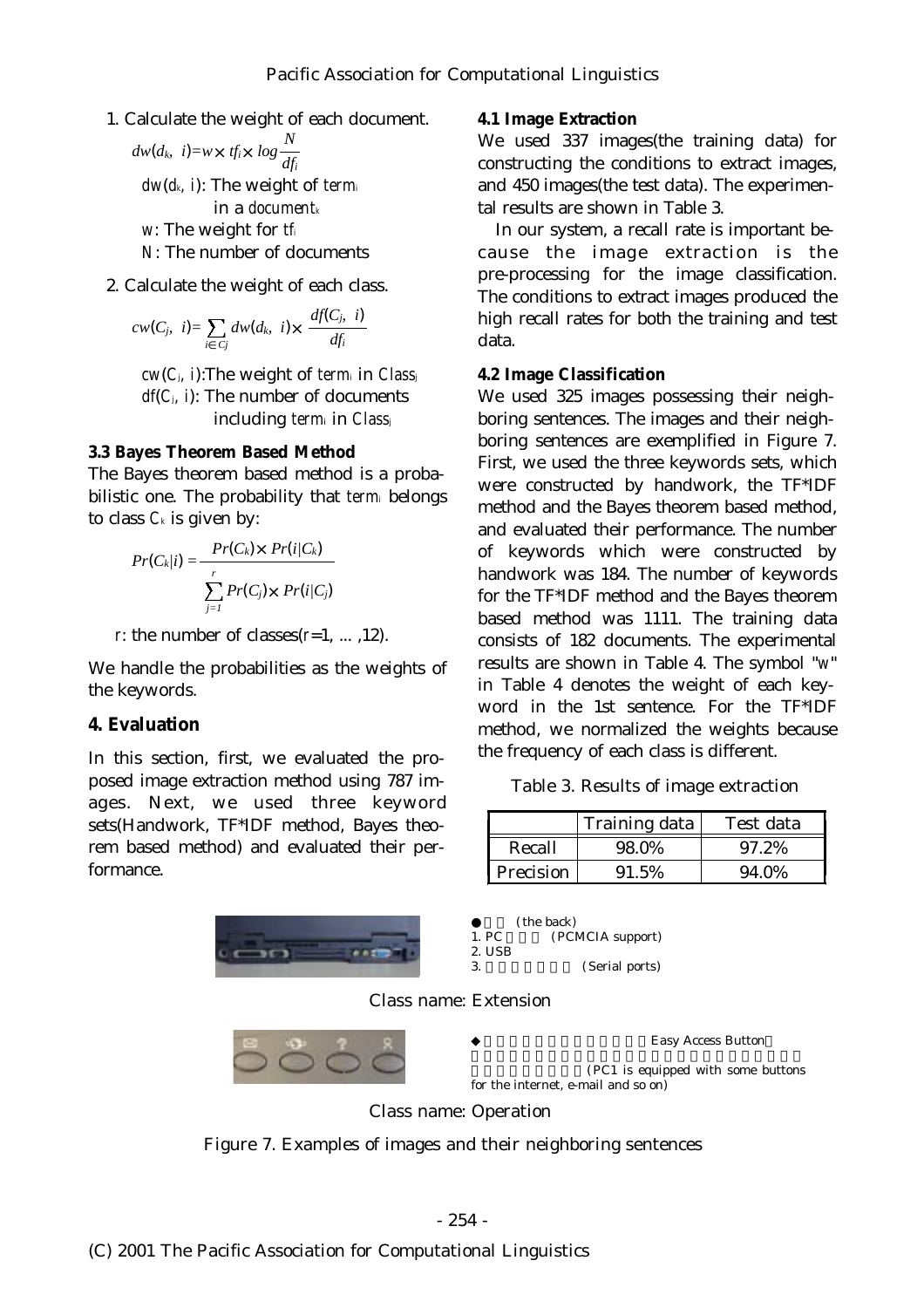### Pacific Association for Computational Linguistics

|                          |                    | $w=1$ | $w=2$ | $w=5$ | $w=10$ | $w = 20$ |
|--------------------------|--------------------|-------|-------|-------|--------|----------|
|                          | <b>Standard</b>    | 89.0% | 90.1% | 91.2% | 90.1%  | 87.9%    |
| TF*IDF                   | <i>Normalized1</i> | 90.1% | 90.7% | 91.8% | 89.5%  | 90.1%    |
|                          | <i>Normalized2</i> | 90.7% | 92.9% | 92.3% | 91.8%  | 90.1%    |
| <b>Bayes theorem</b>     |                    | 97.3% | 98.9% | 99.5% | 99.5%  | 99.5%    |
| <b>Handwork</b><br>78.0% |                    |       |       |       |        |          |

Table 4. Results for the training data

|                          |                    | $w=1$ | $w=2$ | $w=5$ | $w=10$ | $w = 20$ |
|--------------------------|--------------------|-------|-------|-------|--------|----------|
| $TF*IDF$                 | <b>Standard</b>    | 70.6% | 72.0% | 68.5% | 68.5%  | 66.4%    |
|                          | <i>Normalized1</i> | 70.6% | 73.4% | 70.6% | 69.9%  | 67.8%    |
|                          | Normalized2        | 78.3% | 79.0% | 76.2% | 73.4%  | 70.6%    |
| <b>Bayes theorem</b>     |                    | 74.1% | 74.8% | 75.5% | 74.8%  | 72.7%    |
| <b>Handwork</b><br>66.4% |                    |       |       |       |        |          |

$$
Normalized1=1 \quad \frac{df_c}{N} \qquad Normalized2=log \frac{N}{df_c}
$$

*N*: The number of documents *dfc*: The frequency of a class

The Bayes theorem based method produced the best performance. The TF\*IDF method obtained the high accuracy. The accuracy of TF\*IDF method was lower than that of the Bayes theorem based method because the TF\*IDF method overtrained the weight of each keyword.

Next, we evaluated their performance by the test data. The test data consists of 143 documents. The experimental results are shown in Table 5. The TF\*IDF method was effective in case of insufficiency of the keywords in documents because each weight of the TF\*IDF method was larger than that of the Bayes theorem based method. We calculated the weights of the TF\*IDF method and the Bayes theorem based method using the test data. As a result, the accuracy of the TF\*IDF method(*Normalized2* and  $w=2$ ) and the Bayes theorem based method( $w=5$ ) were 89.5% and 97.2%, respectively.

We evaluated the number of keywords. We reduced the number of the keywords by a threshold using the TF\*IDF value. The number of the keywords was 659. As a result, the accuracy using the keywords was 84.6%(the training data). For the test data, it was 63.4%.

The reduction of the number of keywords using the TF\*IDF value was not effective, especially for the test data.

On the whole, the TF\*IDF method and the Bayes theorem based method calculated the valid weights of the keywords and outperformed the handwork for both the training and test data. They were suited to this classification. The reason why the results by the handwork is not good is that the weight of each keyword is 1 or 2 only. It is, however, difficult to determine the continuous weight by handwork. The Bayes theorem based method performed better than the TF\*IDF method if there were sufficient keywords. The system requires increasing the number of keywords for the high accuracy, especially for the Bayes theorem based method.

### **5. Conclusions**

In this paper, we propose a method for classification of images using their neighboring sentences and evaluated the performance for three keyword sets, which were constructed by handwork, a TF\*IDF method and a Bayes theorem based method. In particular, the keywords by the TF\*IDF method and the Bayes theorem based method outperformed those by the handwork. We showed the effectiveness of image classification using neighboring sentences of images by way of the experiments. Our system can classify low-resolution images by using their neighboring sentences. Future